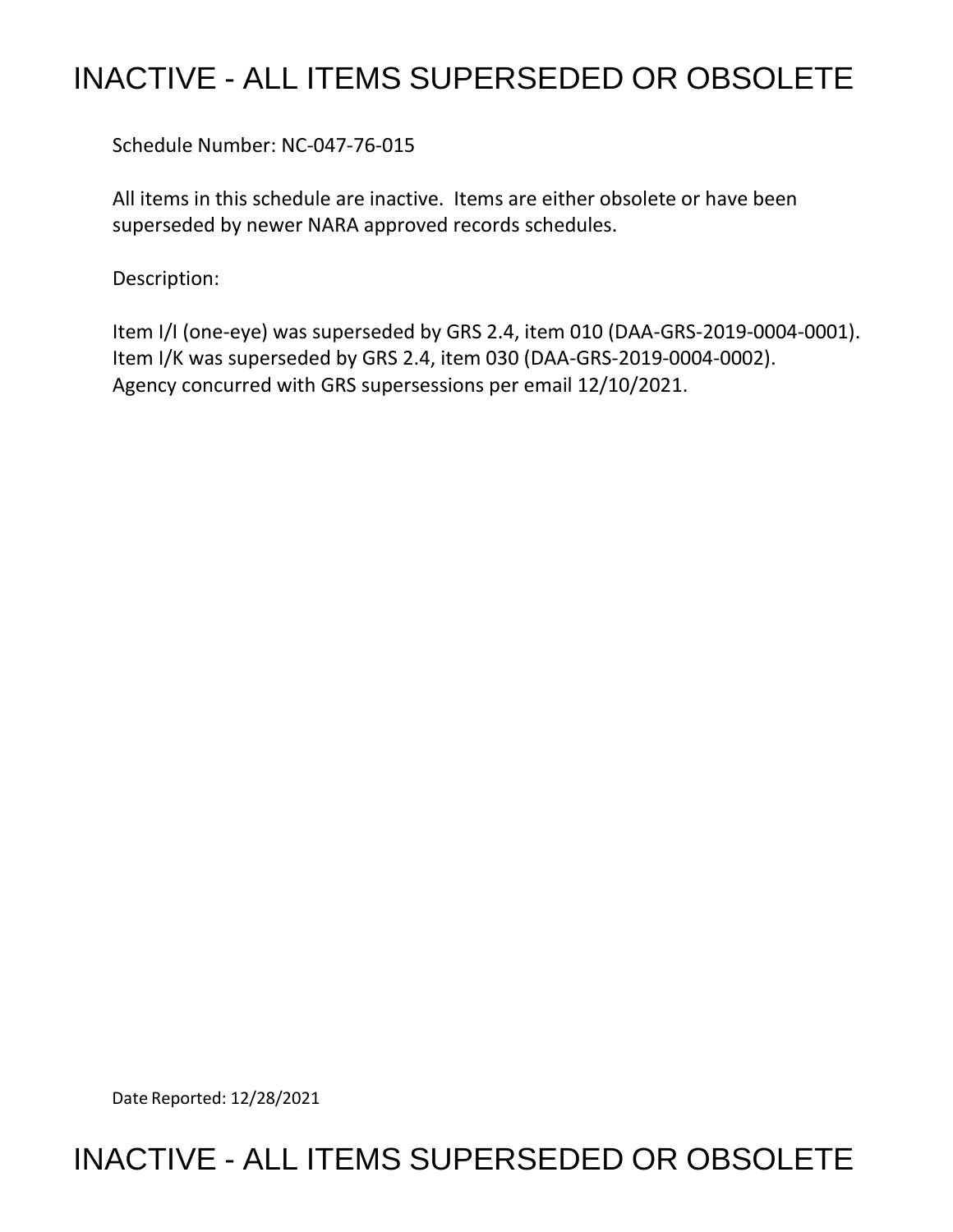| Standard Form No. 115                                   |                                                                                                                                                                                                                                                                              |                                |                                              |                                                |  |
|---------------------------------------------------------|------------------------------------------------------------------------------------------------------------------------------------------------------------------------------------------------------------------------------------------------------------------------------|--------------------------------|----------------------------------------------|------------------------------------------------|--|
| Revised November 1951<br>Prescribed by General Services | REQUEST FOR AUTHORITY                                                                                                                                                                                                                                                        | <b>LEAVE BLANK</b>             |                                              |                                                |  |
| Administration<br>GSA Reg. $3 - IV - 106$               | TO DISPOSE OF RECORDS                                                                                                                                                                                                                                                        | DATE RECEIVED                  |                                              | JOB NO.                                        |  |
| 115-103                                                 | (See Instructions on Reverse)                                                                                                                                                                                                                                                | OCT 2 8 1975                   |                                              |                                                |  |
| TO:                                                     | <b>GENERAL SERVICES ADMINISTRATION,</b>                                                                                                                                                                                                                                      | DATE APPROVED                  |                                              |                                                |  |
|                                                         | NATIONAL ARCHIVES AND RECORDS SERVICE, WASHINGTON, D.C. 20408                                                                                                                                                                                                                |                                |                                              |                                                |  |
|                                                         | 1. FROM (AGENCY OR ESTABLISHMENT)                                                                                                                                                                                                                                            |                                | NOTIFICATION TO AGENCY                       |                                                |  |
|                                                         | Department of Health, Education, and Welfare                                                                                                                                                                                                                                 |                                | 3303a the disposal request, including amend- | In accordance with the provisions of 44 U.S.C. |  |
| 2. MAJOR SUBDIVISION                                    | Social Security Administration                                                                                                                                                                                                                                               |                                | ments, is approved except for items that may |                                                |  |
| 3. MINOR SUBDIVISION                                    |                                                                                                                                                                                                                                                                              | "withdrawn" in column 10.      | be stamped "disposal not approved" or        |                                                |  |
|                                                         |                                                                                                                                                                                                                                                                              |                                |                                              |                                                |  |
|                                                         | 4. NAME OF PERSON WITH WHOM TO CONFER<br>5. TEL. EXT.                                                                                                                                                                                                                        |                                |                                              |                                                |  |
|                                                         | George S. Yamamura, SSA Records Officer<br>45770                                                                                                                                                                                                                             |                                |                                              |                                                |  |
|                                                         | 6. CERTIFICATE OF AGENCY REPRESENTATIVE:                                                                                                                                                                                                                                     |                                |                                              |                                                |  |
|                                                         | I hereby certify that I am authorized to act for the head of this agency in matters pertaining to the disposal of records, and that the records described in this list or<br>schedule of $\_\_\_\_$ pages are proposed for disposal for the reason indicated: ("X" only one) |                                |                                              |                                                |  |
|                                                         | The records will cease to have sufficient value<br>The records have<br>в                                                                                                                                                                                                     |                                |                                              |                                                |  |
| further retention.                                      | ceased to have suffi-<br>to warrant further retention on the expiration<br>of the period of time indicated or on the occur-<br>cient value to warrant<br>x<br>rence of the event specified.                                                                                  |                                |                                              |                                                |  |
|                                                         |                                                                                                                                                                                                                                                                              |                                |                                              |                                                |  |
| 10/22/75                                                | Russell<br><b>Hess</b>                                                                                                                                                                                                                                                       |                                | Dept. Records Mgt. Officer                   |                                                |  |
| (Date)                                                  | (Signature of Agency Representative)                                                                                                                                                                                                                                         |                                | (Title)                                      |                                                |  |
| 7.<br>ITEM NO.                                          | 8. DESCRIPTION OF ITEM<br>(WITH INCLUSIVE DATES OR RETENTION PERIODS)                                                                                                                                                                                                        |                                | 9.<br>SAMPLE OR<br>JOB NO.                   | 10.<br><b>ACTION TAKEN</b>                     |  |
|                                                         |                                                                                                                                                                                                                                                                              |                                |                                              |                                                |  |
|                                                         | RECORDS RETENTION AND DISPOSAL SCHEDULE<br>FILES COMMON TO MOST SSA OFFICES                                                                                                                                                                                                  |                                |                                              |                                                |  |
| Ι.                                                      | OFFICE PERSONNEL FILES                                                                                                                                                                                                                                                       |                                |                                              |                                                |  |
|                                                         | Ι.<br>Employee Pay Slips                                                                                                                                                                                                                                                     |                                |                                              |                                                |  |
|                                                         | Timekeeper's copies of individual employee pay slips.<br>Included is the green copy of Form OS-340, Earnings<br>and Leave Statement, or its equivalent.                                                                                                                      |                                |                                              |                                                |  |
|                                                         | Cut off file at the end of the calendar year.<br>1 year thereafter.                                                                                                                                                                                                          | Destroy                        |                                              |                                                |  |
|                                                         | K.<br>Application for Leave                                                                                                                                                                                                                                                  |                                |                                              |                                                |  |
|                                                         | Forms used to request and approve the taking of<br>leave. Included are SF-71, Application for Leave,<br>Form CO-6149, Request for Annual Leave; or their<br>equivalents.                                                                                                     |                                |                                              |                                                |  |
|                                                         | Cut off file at the end of the calendar year. Destroy<br>1 year thereafter.                                                                                                                                                                                                  |                                |                                              |                                                |  |
|                                                         | The items requested above originally appeared in<br>Job Number NC-47-75-22.                                                                                                                                                                                                  |                                |                                              |                                                |  |
|                                                         |                                                                                                                                                                                                                                                                              | CODU to Assence it h to TIK CO |                                              |                                                |  |